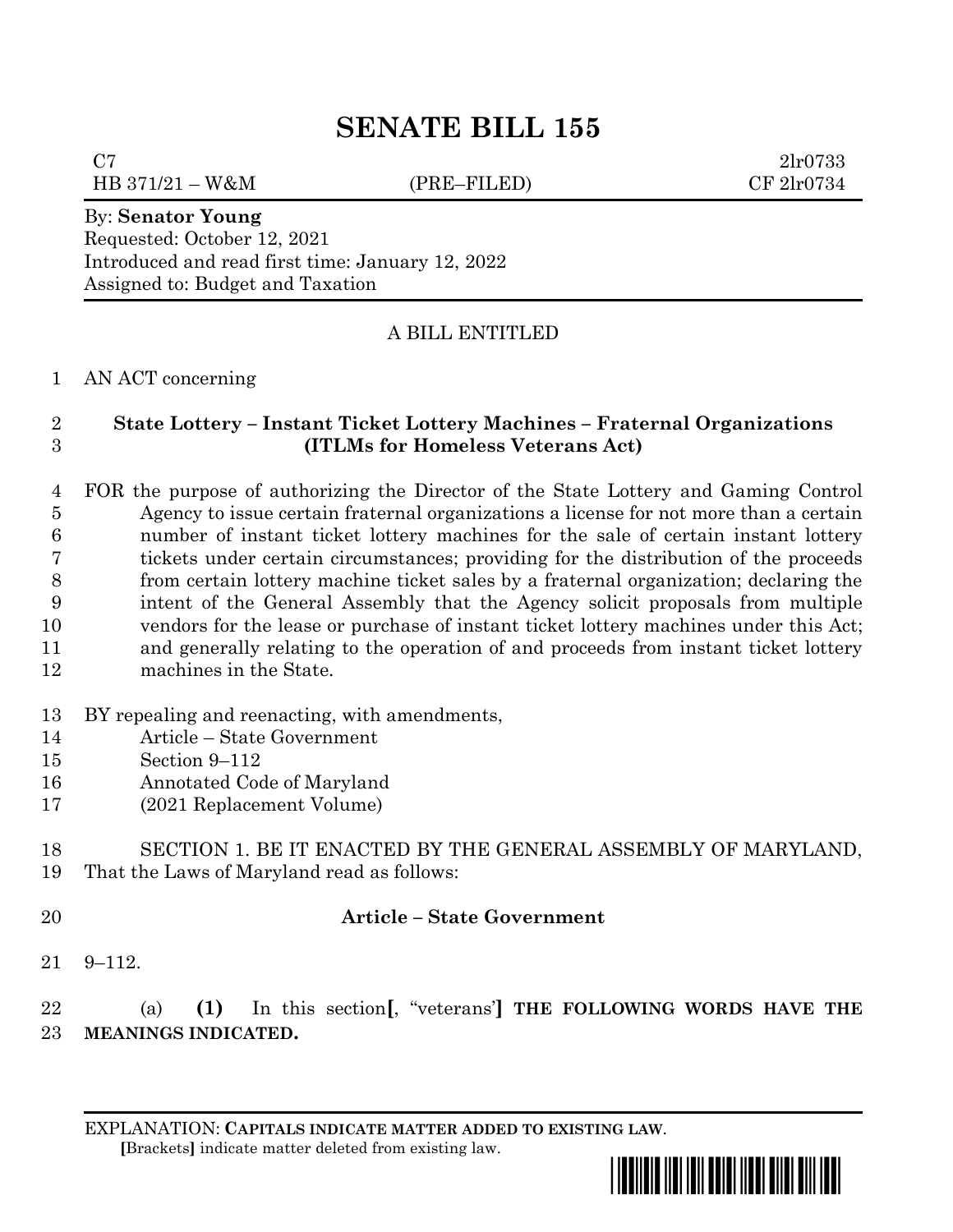**(2) (I) "FRATERNAL ORGANIZATION" MEANS A NONPROFIT ORGANIZATION THAT: 1. IS A BONA FIDE FRATERNAL ORGANIZATION; 2. IS OPERATED UNDER THE LODGE SYSTEM; 3. IS CONDUCTED SOLELY FOR THE BENEFIT OF ITS MEMBERS AND ITS BENEFICIARIES; AND 4. HAS BEEN LOCATED IN A COUNTY IN WHICH THIS SECTION APPLIES FOR AT LEAST 5 YEARS BEFORE THE ORGANIZATION APPLIES FOR A LICENSE UNDER SUBSECTION (B) OF THIS SECTION. (II) "FRATERNAL ORGANIZATION" INCLUDES A SORORAL ORGANIZATION. (III) "FRATERNAL ORGANIZATION" DOES NOT INCLUDE: 1. ANY COLLEGE OR HIGH SCHOOL FRATERNITY OR SORORITY; OR 2. ANY OTHER FRATERNAL OR SORORAL ORGANIZATION THE MEMBERSHIP OF WHICH IS RESTRICTED IN WHOLE OR IN PART TO STUDENTS OR GRADUATES OF AN EDUCATIONAL INSTITUTION OR A PROFESSIONAL SCHOOL. (3) "VENDOR" MEANS A BUSINESS ENTITY THAT: (I) OWNS, SERVICES, AND MAINTAINS INSTANT TICKET LOTTERY MACHINES FOR USE IN ESTABLISHMENTS APPROVED BY THE AGENCY; AND (II) HAS BEEN ESTABLISHED AND OPERATING FOR AT LEAST 5 YEARS. (4) "VETERANS'** organization" means an organization that is tax exempt 24 and organized as a veterans' organization under  $\S 501(c)(19)$  or  $\S 501(c)(4)$  of the Internal Revenue Code. (b) Except as provided in subsection (d) of this section, in accordance with the regulations of the Agency and this subtitle, the Director shall issue licenses to the persons and governmental units that will best serve the public convenience and promote the sale of State lottery tickets or shares.

(c) Before issuing a license to an applicant, the Director shall consider such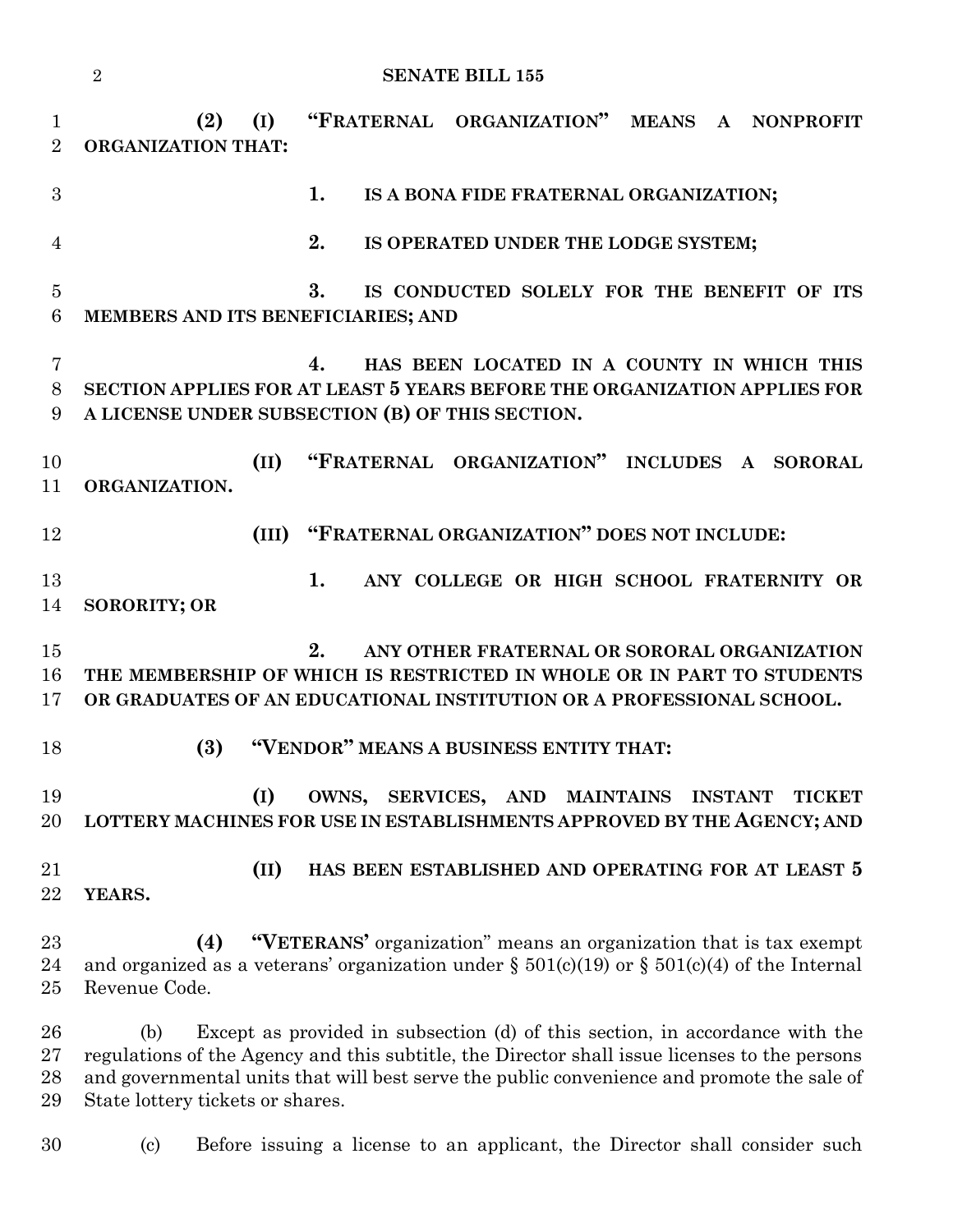factors as:

| $\overline{2}$<br>$\boldsymbol{3}$ | the financial responsibility and security of the applicant and the<br>(1)<br>business or activity of the applicant;                                                                                                                                                                                                                                                            |     |        |                                                                           |
|------------------------------------|--------------------------------------------------------------------------------------------------------------------------------------------------------------------------------------------------------------------------------------------------------------------------------------------------------------------------------------------------------------------------------|-----|--------|---------------------------------------------------------------------------|
| 4                                  |                                                                                                                                                                                                                                                                                                                                                                                | (2) |        | the accessibility of the place of business or activity to the public;     |
| $\overline{5}$                     |                                                                                                                                                                                                                                                                                                                                                                                | (3) |        | the sufficiency of existing licenses to serve the public convenience; and |
| 6                                  |                                                                                                                                                                                                                                                                                                                                                                                | (4) |        | the volume of expected sales.                                             |
| 7                                  | (d)                                                                                                                                                                                                                                                                                                                                                                            | (1) |        | This subsection does not apply in:                                        |
| 8                                  |                                                                                                                                                                                                                                                                                                                                                                                |     | (i)    | Caroline County;                                                          |
| 9                                  |                                                                                                                                                                                                                                                                                                                                                                                |     | (ii)   | Cecil County;                                                             |
| 10                                 |                                                                                                                                                                                                                                                                                                                                                                                |     | (iii)  | Dorchester County;                                                        |
| 11                                 |                                                                                                                                                                                                                                                                                                                                                                                |     | (iv)   | Kent County;                                                              |
| 12                                 |                                                                                                                                                                                                                                                                                                                                                                                |     | (v)    | Queen Anne's County;                                                      |
| 13                                 |                                                                                                                                                                                                                                                                                                                                                                                |     | (vi)   | Somerset County;                                                          |
| 14                                 |                                                                                                                                                                                                                                                                                                                                                                                |     | (vii)  | Talbot County;                                                            |
| $15\,$                             |                                                                                                                                                                                                                                                                                                                                                                                |     | (viii) | Wicomico County; and                                                      |
| 16                                 |                                                                                                                                                                                                                                                                                                                                                                                |     | (ix)   | Worcester County.                                                         |
| 17<br>18<br>19                     | Subject to subparagraph (ii) of this paragraph, the Director may<br>(2)<br>(i)<br>issue a license under this subtitle for not more than five instant ticket lottery machines to<br>an applicant that is a veterans' organization OR FRATERNAL ORGANIZATION.                                                                                                                    |     |        |                                                                           |
| 20<br>21<br>22<br>23               | A veterans' organization OR FRATERNAL ORGANIZATION that<br>(ii)<br>is issued a license under this subsection shall locate and operate its instant ticket lottery<br>machines at its principal meeting hall in the county in which the veterans' organization OR<br>FRATERNAL ORGANIZATION is located.                                                                          |     |        |                                                                           |
| 24<br>$25\,$<br>$26\,$<br>$27\,$   | After deduction of any commission and validation prize payout<br>(3)<br>(I)<br>as provided under $\S 9-117$ of this subtitle, a veterans' organization issued a license under<br>this subsection shall credit the remaining receipts from the sale of tickets from instant<br>ticket lottery machines to the State Lottery Fund established under $\S 9-118$ of this subtitle. |     |        |                                                                           |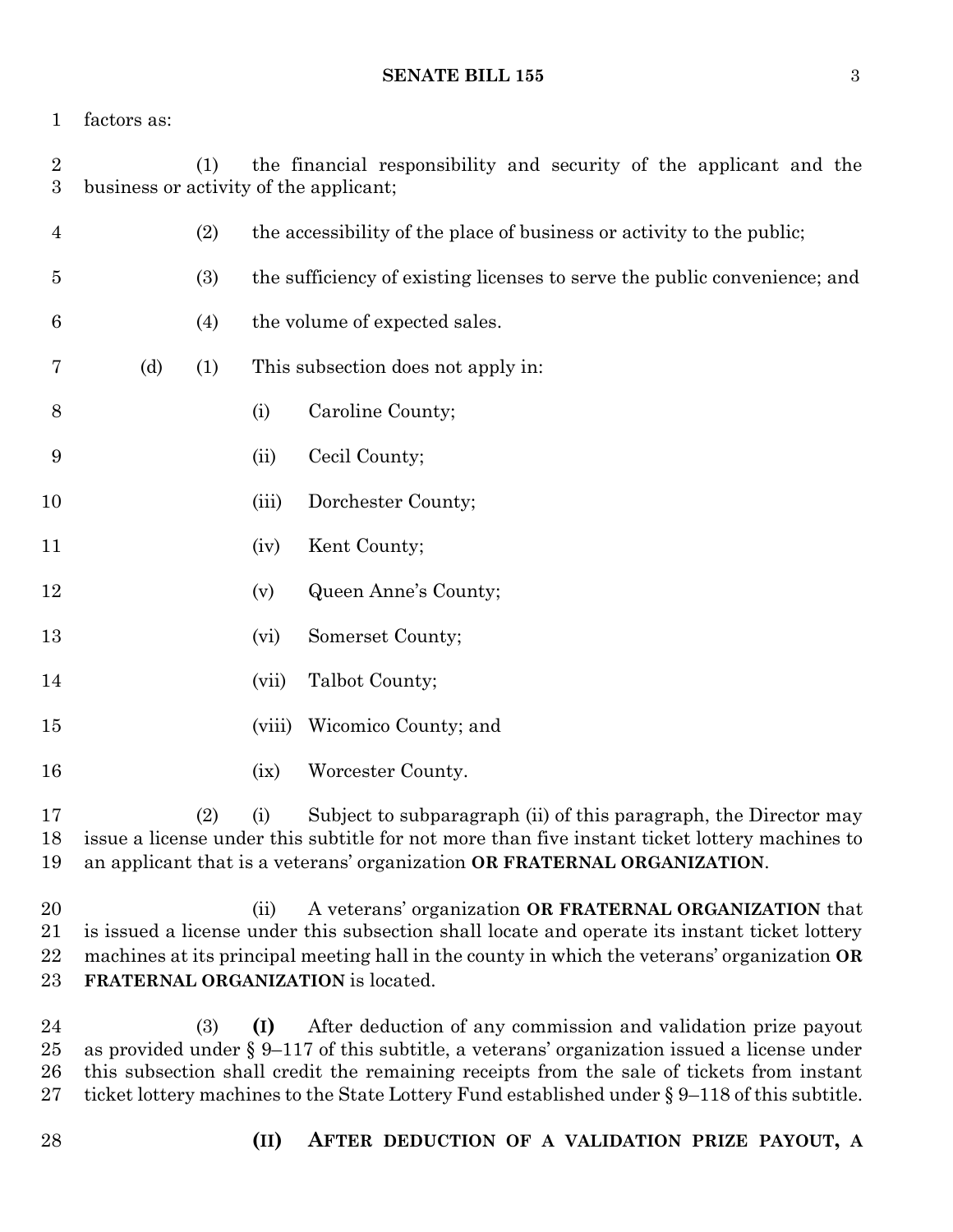#### **SENATE BILL 155**

 **FRATERNAL ORGANIZATION ISSUED A LICENSE UNDER THIS SUBSECTION SHALL REMIT THE RECEIPTS FROM THE SALE OF TICKETS FROM INSTANT TICKET LOTTERY MACHINES TO THE AGENCY TO BE DISTRIBUTED AS PROVIDED IN SUBPARAGRAPH (III) OF THIS PARAGRAPH.**

 **(III) ON A PROPERLY APPROVED TRANSMITTAL, THE AGENCY SHALL PAY THE FOLLOWING AMOUNTS FROM THE PROCEEDS OF SALES OF TICKETS FROM INSTANT TICKET LOTTERY MACHINES OPERATED BY A FRATERNAL ORGANIZATION:**

 **1. 10% TO THE HOMELESSNESS SOLUTIONS PROGRAM IN THE DEPARTMENT OF HOUSING AND COMMUNITY DEVELOPMENT, TO BE USED, IN CONSULTATION WITH THE DEPARTMENT OF VETERANS AFFAIRS, TO ASSIST VETERANS AND FAMILIES OF VETERANS, WITH PRIORITY GIVEN TO:**

- **A. WOMEN VETERANS WHO ARE HOMELESS OR AT RISK OF HOMELESSNESS;**
- **B. SINGLE–PARENT VETERAN FAMILIES; AND**
- **C. VETERANS WHO ARE VICTIMS OF DOMESTIC VIOLENCE; AND**
- **2. FROM THE REMAINING PROCEEDS OF SALES OF TICKETS FROM INSTANT TICKET LOTTERY MACHINES OPERATED BY A FRATERNAL ORGANIZATION:**
- 
- **A. 50% TO THE FRATERNAL ORGANIZATION;**
- **B. TO THE AGENCY, AN AMOUNT NECESSARY TO PAY FOR THE PURCHASE OR LEASE OF THE INSTANT TICKET LOTTERY MACHINES; AND**
- **C. ANY REMAINING AMOUNT TO THE GENERAL FUND OF THE STATE.**

## **(IV) IT IS THE INTENT OF THE GENERAL ASSEMBLY THAT, WHEN THE AGENCY SOLICITS PROPOSALS FOR THE PURCHASE OR LEASE OF INSTANT TICKET LOTTERY MACHINES UNDER SUBPARAGRAPH (III)2B OF THIS PARAGRAPH, THE AGENCY SOLICIT PROPOSALS FROM MULTIPLE VENDORS.**

 (4) (i) Subject to subparagraph (ii) of this paragraph, a veterans' organization issued a license under this subsection shall purchase or lease the instant ticket lottery machines to be used by the veterans' organization.